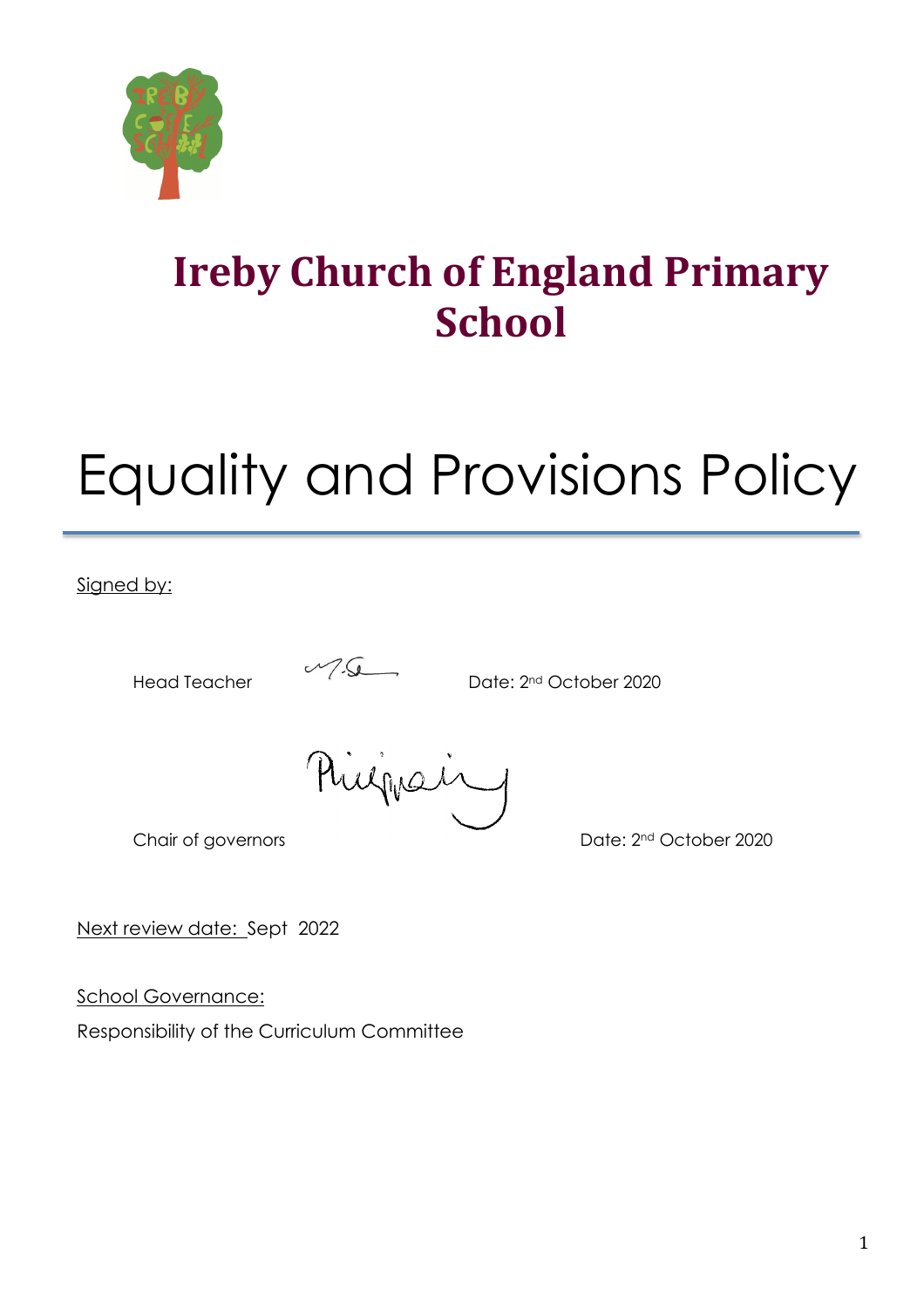#### **Legislation**

- 1.1 The Equality Act 2010 ("the Act") provides a modern, single legal framework with three broad duties:
	- Eliminate discrimination;
	- Advance equality of opportunity; and
	- **D** Foster good relations.
- 1.2 Ireby Church of England School fully understands the principle of the Act and the work needed to ensure that those with protected characteristics are not discriminated against and are given equality of opportunity.

A protected characteristic under the act covers the groups listed below:

- Age;
- Disability;
- Race, colour, nationality, ethnic or national origin;
- □ Sex (including transgender);
- Gender reassignment;
- **a** Maternity and pregnancy;
- Religion and belief;
- Sexual orientation; and
- □ Marriage and civil partnership (for employees).
- 1.3 In order to meet our general duties, listed above, the law requires us to do some specific duties to demonstrate how we meet the general duties.

These are to:

- Publish equality information to demonstrate compliance with the general duty across its functions - We will not publish any information that can specifically identify any child.
- Prepare and publish equality objectives to do this we will collect data related to the protected characteristics above and analyse this data to determine our focus for our equality objectives. The data will be assessed across our core provisions at Ireby Church of England School. This will include the following functions:
	- o Admissions;
	- o Attendance;
	- o Attainment;
	- o Exclusions; and
	- o Prejudice related incidents.
- 1.4 Our objectives will detail how we will ensure equality is applied to the services listed above however; where we find evidence that other functions have a significant impact on any particular group we will include work in this area.

We also welcome our duty under the Education and Inspections Act 2006 to promote community cohesion (see Community Cohesion Policy).

We recognise that these duties reflect international human rights standards as expressed in the UN Convention on the Rights of the Child, the UN Convention on the Rights of People with Disabilities, and the Human Rights Act 1998.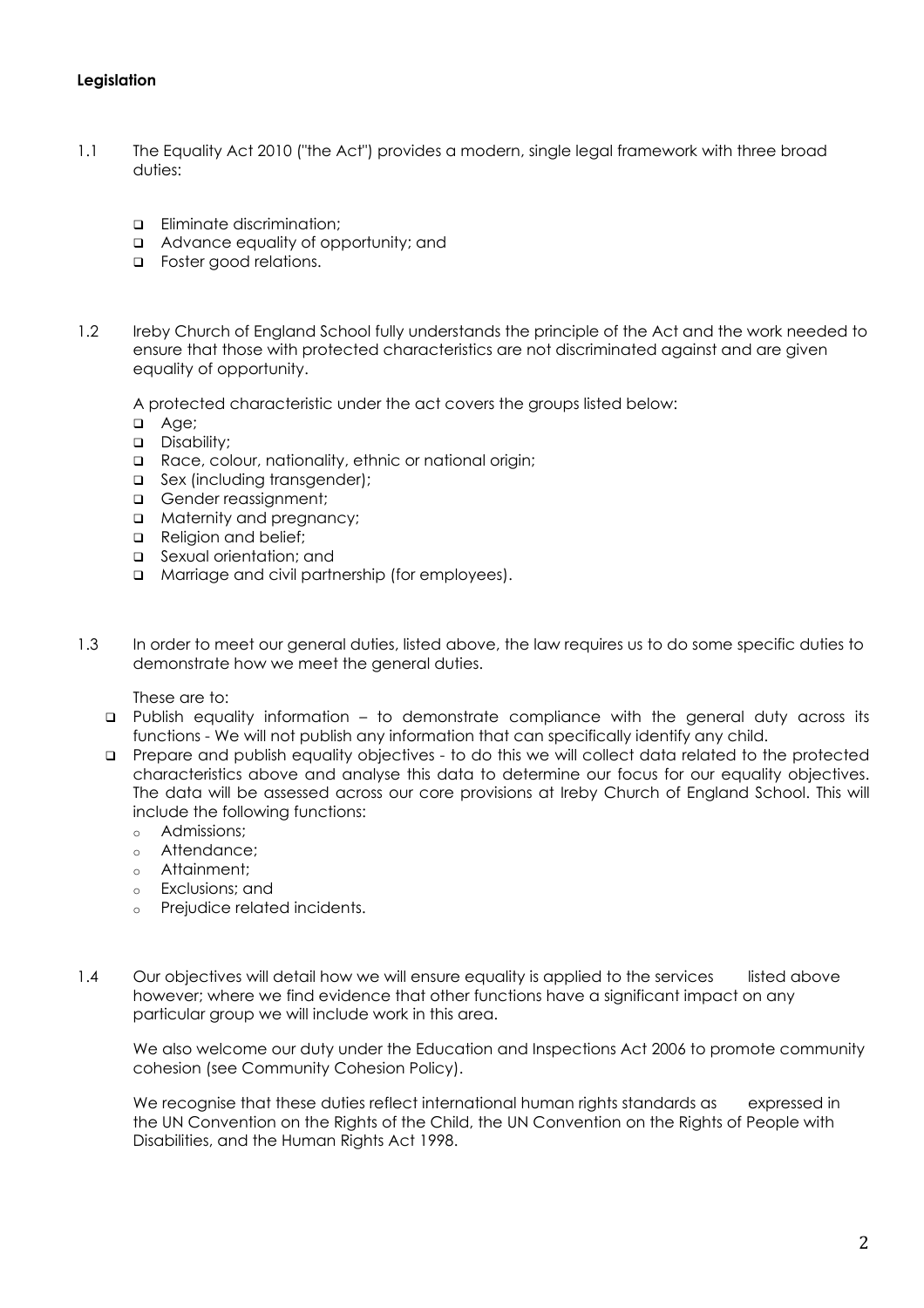#### **1. The Policy**

2.1 Ireby Church of England School's Equality Information and Objectives Policy draws together all previous equality legislation and details how the School is fulfilling the requirements of the Act.

#### **2. Our Mission**

Everyone at Ireby Church of England Primary is committed to making our school a happy, caring, inclusive and supportive Christian environment where everyone can thrive. Working together, we aim to inspire our children and staff with rich and creative experiences which engage all learners.

At Ireby, we aim to encourage our children to live healthy and fulfilling lives and to take pride in their work and their community. Our aim is to develop strong and lasting relationships and continue to make our school a source of pride for the community it serves.

#### **3. Addressing Prejudice Related Incidents**

4.1 Irby Church of England School is opposed to all forms of prejudice and we recognise that children and young people who experience any form of prejudice related discrimination may fair less well in the education system. We provide both our pupils and staff with an awareness of the impact of prejudice in order to prevent any incidents. If incidents still occur, we address them immediately and report them to the Local Authority using their guidance material. The Local Authority may provide some support.

### **4. Objectives**

In achieving compliancy with the Act, objectives are set annually. Detailed below are the Ireby Church of England School's current set of overriding objectives.

| <b>Objective Group</b>       | Objective                                                                                                                                                                                                                                                                                                                                                                                                                                                                                                                  |
|------------------------------|----------------------------------------------------------------------------------------------------------------------------------------------------------------------------------------------------------------------------------------------------------------------------------------------------------------------------------------------------------------------------------------------------------------------------------------------------------------------------------------------------------------------------|
| <b>Pupil Achievement</b>     | All pupils are assessed, monitored and tracked through<br>$\Box$<br>school-based tracking system.<br>Under-achievement is identified and<br>appropriate<br>$\Box$<br>intervention is applied.<br>p Pupils are able to participate in a full range of extra-<br>curricular opportunities.                                                                                                                                                                                                                                   |
| <b>Behaviour and Safety</b>  | Pupils respect one another.<br>$\Box$<br>Pupils feel safe and valued.<br>▫<br>Pupils, staff and parents know that misconduct and gross<br>□<br>misconduct will be challenged.                                                                                                                                                                                                                                                                                                                                              |
| Teaching                     | All pupils experience 100% 'good or better' lessons.<br>$\Box$                                                                                                                                                                                                                                                                                                                                                                                                                                                             |
| Leadership and<br>Management | □ The staff and governing body reflects the diversity of the<br>school community.<br>No pupils (or their families) are disadvantaged<br>$\Box$<br>academically, socially or emotionally. All staff are mindful<br>of the academic and social needs of all children,<br>especially potentially vulnerable children.<br>A nominated member of the SLT, Michael John, is<br>$\Box$<br>responsible for the collection, analysis and publication of<br>equality data including the recording of prejudice-related<br>incidents. |

5.2 Ireby Church of England School will make reasonable adjustments to meet the needs of disabled pupils and implement an accessibility plan aimed at: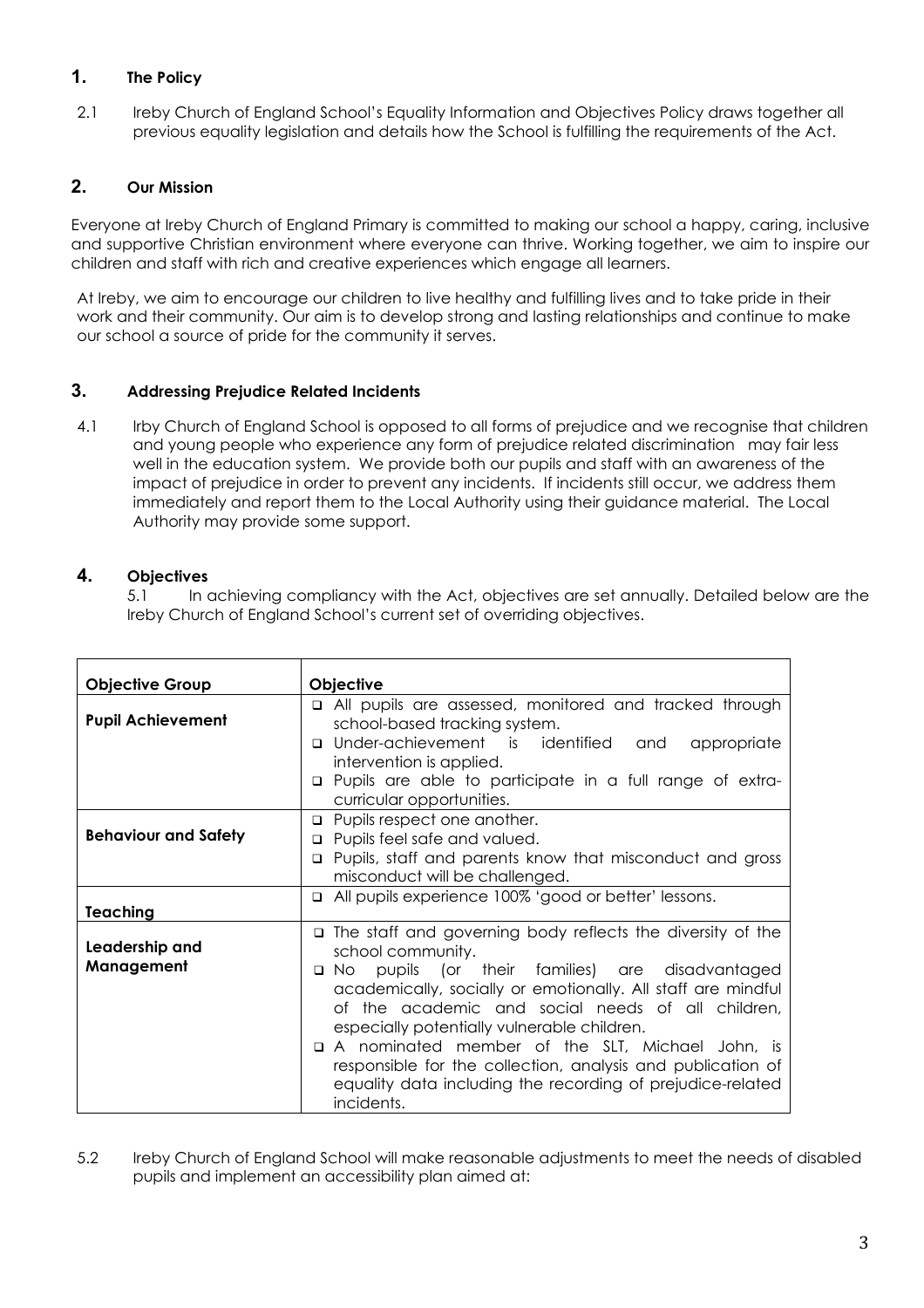- (a) increasing the extent to which disabled pupils can participate in the curriculum;
- (b) improving the physical environment of schools to enable disabled pupils to take better advantage of education, benefits, facilities and services provided; and
- advantage of education, benefits, facilities and services (c) improving the availability of accessible information to disabled pupils.
- 
- 4.3 Ireby Church of England School's leaders accept and welcome their responsibility to have due regard in decision-making and actions to the possible implications for pupils with particular protected characteristics. They will consider equality implications before and at the time that they develop policy and take decisions.

#### **5. Responsibility**

- 6.1 We believe that promoting equality is the whole Schools responsibility.
- 6.2 How does the School eliminate discrimination and other conduct that is prohibited by the Act, advance equality of opportunity between people who share a protected characteristic and people who do not share it, and foster good relations between people who share a protected characteristic and people who do not share it?

Ireby Church of England School does this by measures that include:

- (a) for pupils implementation of policies on equal opportunities (including race and gender equality, special needs, behaviour and anit-bullying);
- (b) for staff implementation of policies on equal opportunities, recruitment and selection, pay and anti-harassment policy;
- (c) PSHCE, SRE, RE and other elements within the curriculum that promote friendship and understanding about cultures and lifestyles;
- (d) employing specialist staff to support pupils with special needs or disabilities, and implementing the School's disability access plan;
- (e) monitoring of welfare, with intervention and support where required;
- (f) taking steps to meet the particular needs of pupils or staff that have a particular characteristic.

| <b>School Community</b> | <b>Responsibility</b>                                                                                                                                                                                     |
|-------------------------|-----------------------------------------------------------------------------------------------------------------------------------------------------------------------------------------------------------|
| The Governing Body      | Involving and engaging the whole school community in<br>identifying and understanding equality barriers and in the setting                                                                                |
|                         | of objectives to address these.                                                                                                                                                                           |
| <b>Head Teacher</b>     | As above including:                                                                                                                                                                                       |
|                         | Promoting key messages to staff, parents and pupils about<br>equality and what is expected of them and can be expected<br>from the School in carrying out its day to day duties.                          |
|                         | Ensure that staff have appropriate skills to deliver equality,<br>including pupil awareness. Ensure that all staff are aware of their<br>responsibility to record and report prejudice related incidents. |
| Senior Leadership Team  | To support the Head Teacher as above.                                                                                                                                                                     |
|                         | Ensure fair treatment and access to services and opportunities.<br>Ensure that all staff are aware of their responsibility to record and<br>report prejudice related incidents.                           |
| <b>Teaching Staff</b>   | Help in delivering the right outcomes for pupils.                                                                                                                                                         |